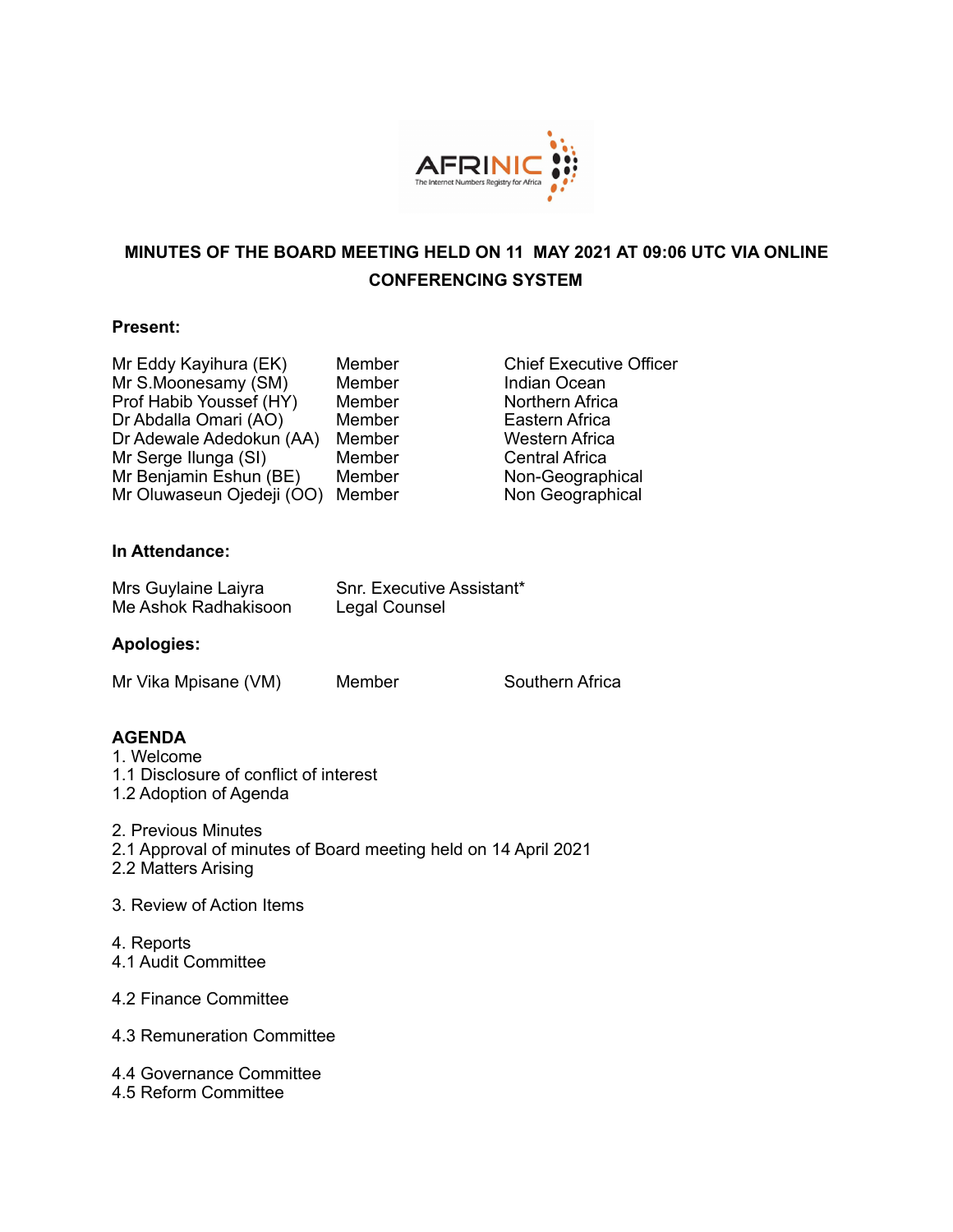- 4.6 Nomination Committee
- 4.7 Election Committee
- 4.8 CEO Report
- 4.9 Chair Update
- 5. Approval of Audited Financial Statements
- 6. Annual General Members' Meeting
- 7. Organisation Structure
- 8. Update on the Appeal Committee
- 9. A.O.B
- 10. Next Board meeting
- 11. Closure

### **BUSINESS OF THE DAY**

#### **1. Welcome**

The Chair welcomed the members present and opened the meeting at 09:06 UTC.

A roll call was carried out to confirm quorum.

## **1.1 Disclosure of Conflict of Interest**

There was no declaration of conflict of interest.

#### **1.2 Adoption of Agenda**

The CEO proposed to add 'Update on the Appeal Committee' as an agenda item. Proposed EK. Seconded HY.

The Agenda was adopted with amendments. Proposed EK Seconded HY.

### **2. Previous Minutes**

#### **2.1 Approval of minutes of Board meeting held on 14 April 2021**

#### **Resolution 202104.608**

The Board approved the minutes of the Board meetings held on 14 April 2021 with amendments.

Proposed OO. Seconded AO. resolution passed unanimously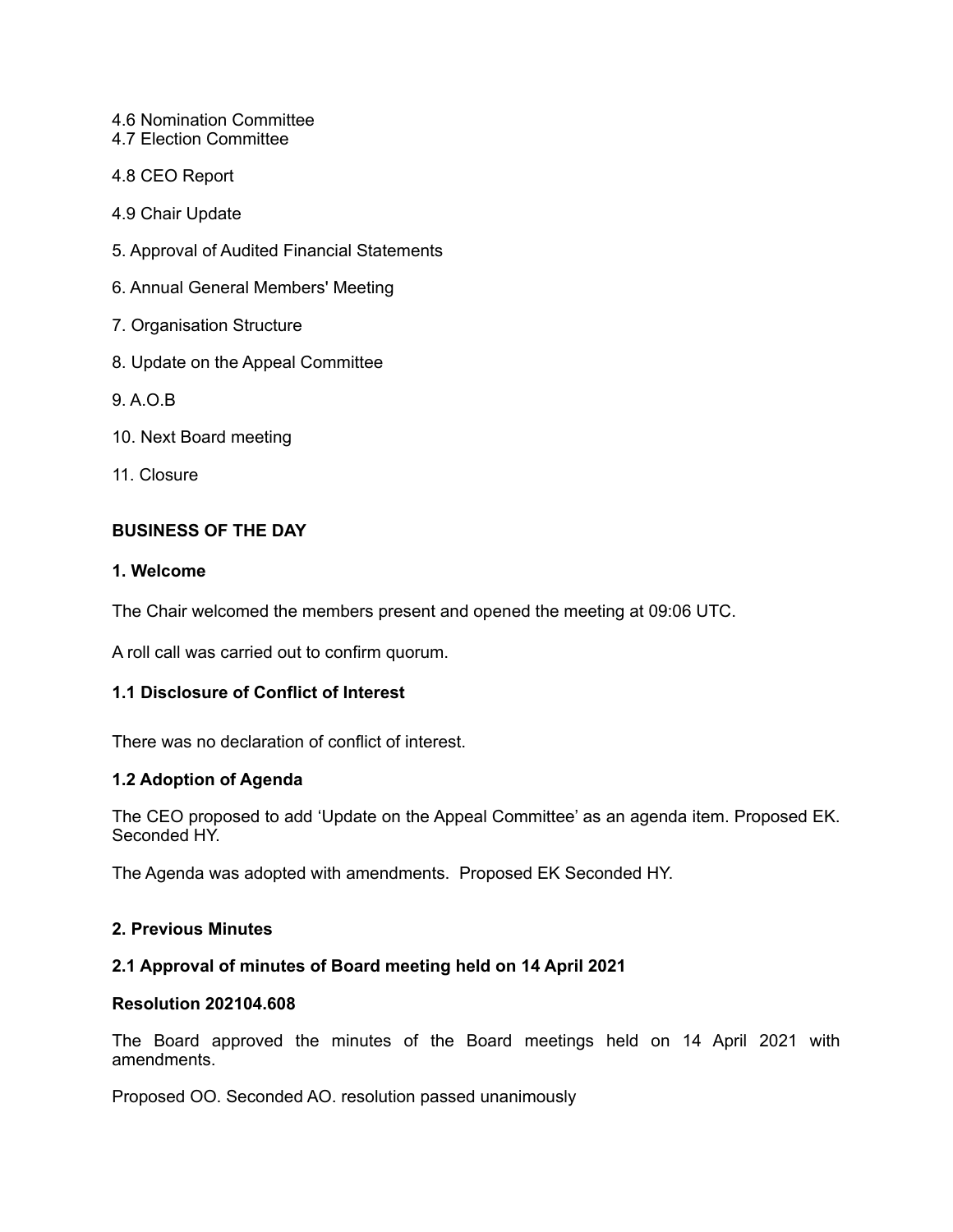### **2.2 Matters Arising**

None.

### **3. Review of Action Items**

**Action Item 202104.01:** The Board representative to NomCom AO to notify the committee of the board approval of the list of nominations as submitted by NomCom. **Status:** Action Item to be closed. Completed

**Action Item 202103.01:** The CEO to submit a comprehensive assessment of the PDP and made recommendations to the Board by 30 April 2021**. Status:** Action Item to be kept Open. Deadline extended to end of June 2021

**Action Item 202101.01 :** The Audit Committee to follow-up on the recommendations made on the FIRE Programme Audit Report. Deadline end of February 2021. **Status:** Action Item to be kept Open. Deadline extended to end of June 2021

**Action Item 202012.01:** The Finance Committee to review the Reserve Policy as per resolution 201801.60 and report back to the Board by end of February 2021 **Status:** Action Item to be kept Open. Deadline extended to end of June 2021

**Action Item 202011.02:** The Chair to follow up on the KYC status by 30 November 2020. **Status:** Action Item to be closed. Completed. All KYC docs certified and delivered to the bank. The bank has confirmed receipt and status is in process at the bank level.

**Action Item 202006.02:** The AuditCo to share the Business Continuity Plan by 17 June 20 to the Board for approval.

**Status:** Action Item to be kept Open. Deadline extended to end of June 2021

**Action Item 202006**.**13**: A public consultation for the Appeal Committee's Terms of Reference to be opened for a period of one month **Status:** Action Item to be kept Open. Deadline extended to end of July 2021

**Action Item 201905.04:** The CEO to review the current Travel Policy. The Remuneration Committee to oversee the implementation and report to the Board. **Status:** Action Item to be kept Open. Deadline extended to end of July 2021

#### **4. Reports 4.1 Audit Committee**

The Board took note of the audited financial statements for the year 2020 and the recommendations made by the external auditors in the Customer Service Report.

It is noted that some recommendations are recurrent from past audit exercises and the Management was requested to make proper follow-up and take remedial actions.

**Action Item 202105.01**: The Audit Committee to meet with the Management and the external auditor on the Customer Service Report. The Committee to report back to the Board end of July 2021.

The Audit Committee recommended the approval of the audited financial statements for the year 2020.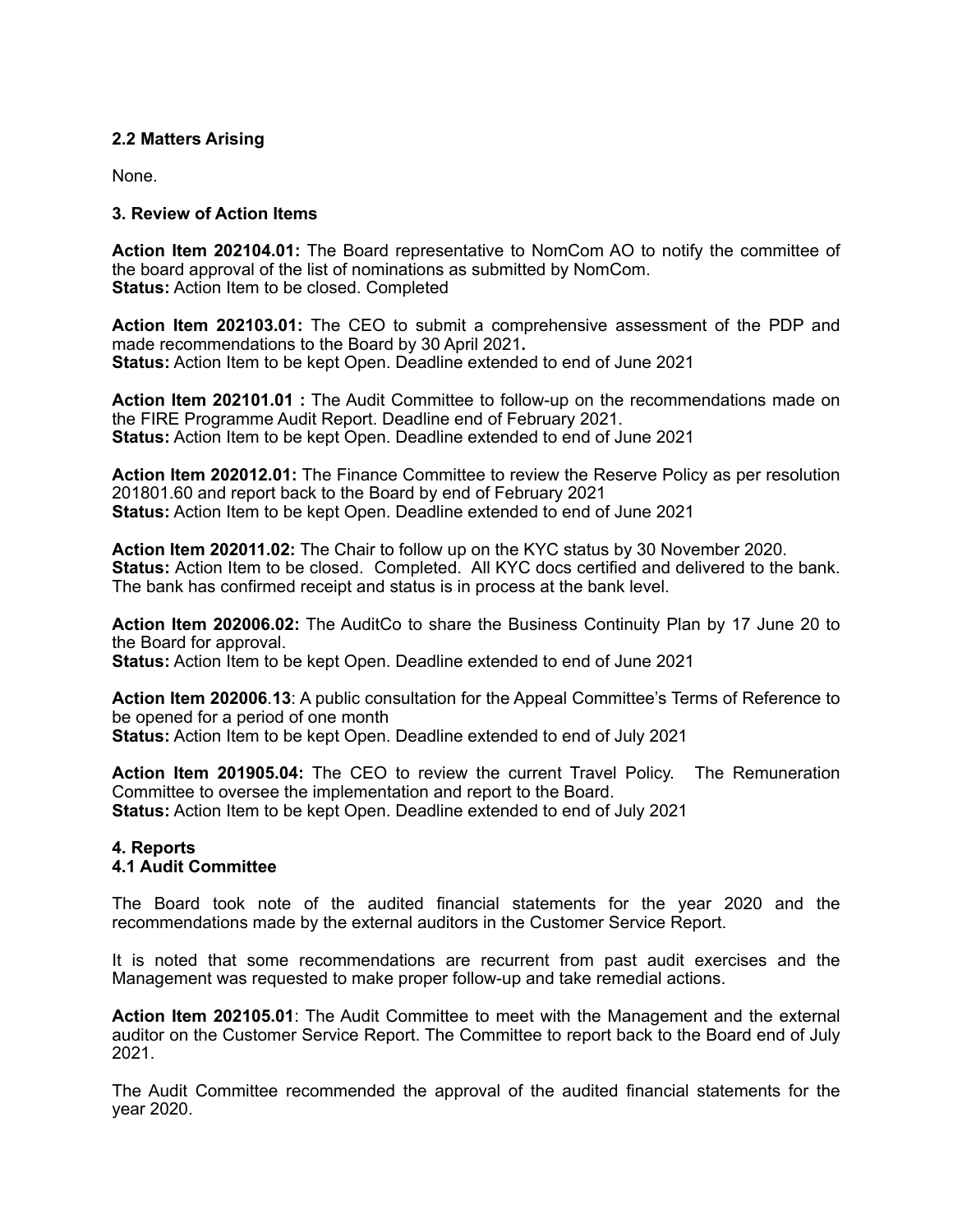### **4.2 Finance Committee**

The Board took note the AFRINIC finance performance update for Quarter 4 as at 31 December 2020, after the audit exercise. There is no major difference in the figures and the report can be published on the website.

### **4.3 Remuneration Committee**

The Board took note of the Chief Operations Officer (COO) recruitment exercise report and the recommendation of the committee to appoint [ REDACTED ] as the COO.

The Board approved the recommendation and requested the Chairman to start the negotiations with the selected candidate.

#### **4.4 Governance Committee**

No new update. The Governance Committee has not met yet.

#### **4.5 Reform Committee**

No new update. The Committee has not met yet.

#### **4.6 Nomination Committee**

The NomCom Liaison informed the Board that the final slate of candidates has been published and the public comment period is ongoing.

#### **4.7 Election Committee**

The Chair of the Election Committee updated the Board that demo testing is ongoing on the evoting platform and the results are positive so far. The Chair reiterated that the Election Committee Chair is responsible for smooth-running of the elections.

#### **4.8 CEO Report**

The CEO presented his report to the Board as circulated, namely;

- i. Update on the ongoing Legal Cases
- ii. RPKI Upgrade project is rescheduled to go live by mid-July
- iii. An internal staff was selected as the Head of IT after the recruitment exercise
- iv.The Assisted Review is ongoing and an updated report will be shared with the Board

v. The Organisation's KPIs

### **4.9 Chair Update**

The Chair updated the Board about his meeting held with the Chair of the Reform Committee. A report will be shared by the Reform Committee shortly.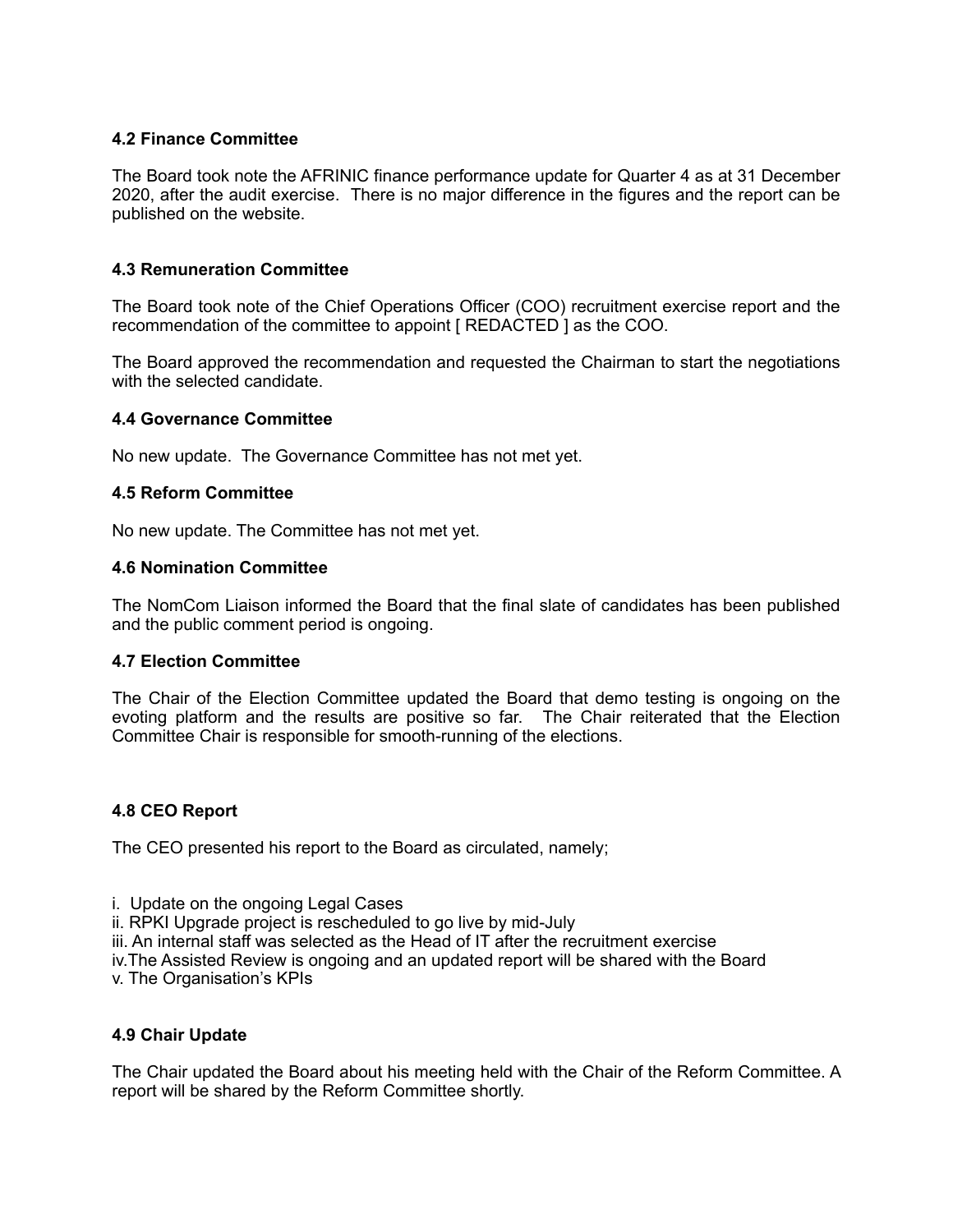### **5. Approval of Audited Financial Statements**

The Board approved the audited financial statements of the company for the year ended 31 December 2020, as recommended by the Audit Committee.

#### **Resolution 202105.610**

#### It is **RESOLVED:**

**THAT** The Financial Statements of the Company for the year ended 31 December 2020, as submitted be approved.

**THAT** Mr. Eddy M. Kayihura as Chief Executive Officer and Mr Subramanian Moonesamy as Chairman of the Board be and are hereby authorized to sign the Financial Statements on behalf of the Board.

**THAT** Mr. Eddy M. Kayihura as Chief Executive Officer and Mr Subramanian Moonesamy as Chairman of the Board be and are hereby authorized to sign the Letter of Representation associated with the Financial Statements for the year ended 31 December 2020.

Proposed BE. Seconded AA. Resolution passed unanimously.

#### **6. Annual General Members' Meeting**

The Board reviewed the Notice of the Annual General Members' Meeting 2021 and the related annexures. The Board approved the notice for release to the members on the 21 May 2021.

#### **Resolution 202105.609**

Resolved to approve the Notice of the 2021 Annual General Members' Meeting which will be held on 4 June 2021.

Proposed OO. Seconded AO. resolution passed unanimously.

#### **7. Organisation Structure**

The Board took note of the Board paper on the proposed organisation structure and approved its implementation with effect from 1 June 2021 as recommended by the Remuneration Committee.

#### **Resolution 202104.611**

WHEREAS the Board has taken note of Management's proposed organisation structure. RESOLVED to approve the aforesaid organisation structure with effect from 1 June 2021.

Proposed HY. Seconded AO. Resolution passed unanimously.

#### **8. Update on the Appeal Committee**

The Board took note of the chronology of events with regards to the Appeal Committee as spelled out by the Legal Counsel, and the concerns raised by the several persons.

The Board thoroughly discussed on the situation and agreed to proceed as follows;